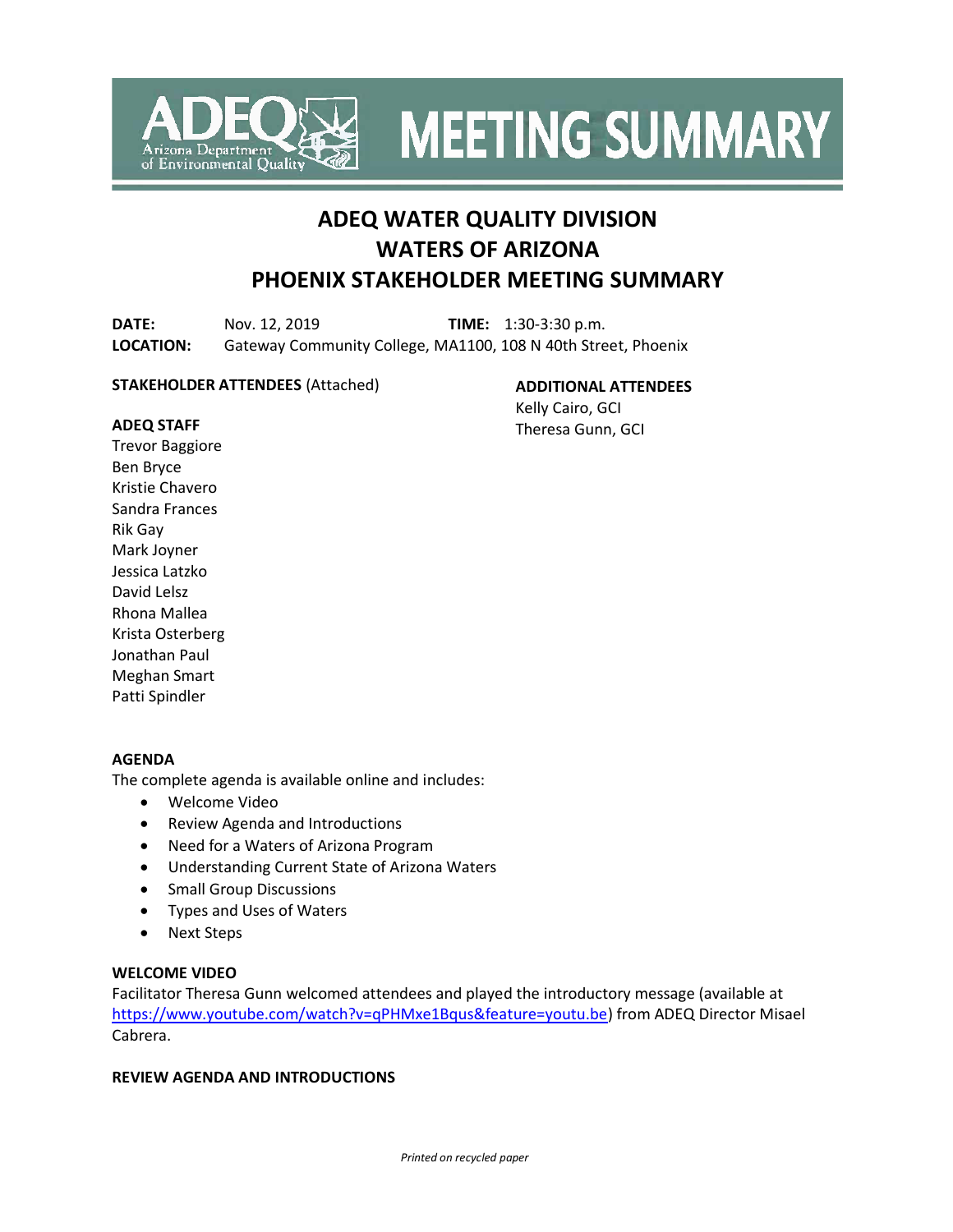Gunn reviewed the agenda and noted the meeting purpose is primarily exploratory – to identify issues for consideration in development of a Waters of Arizona (WOAZ) state program. Approximately 85 stakeholders attended the meeting, with at least 55 participating in person and 30 via webinar.

## **NEED FOR A WATERS OF ARIZONA PROGRAM**

ADEQ Water Quality Division Director Trevor Baggiore thanked attendees for participating in the meeting. He pointed out the definitions handout, and invited attendees to ask questions.

Baggiore presented Need for a Waters of Arizona Program. He explained that the presentation is based on EPA's draft proposed definition of Waters of the United States (WOTUS). The final rule is expected to be announced in early January and become effective in late spring of 2020. Highlights of comments, questions, and responses included:

- Ephemerals only contribute flow during a storm event. Intermittent waters may have other flows, such as from snow melt.
- It is not yet known whether the final rule will mimic the proposed rule, but it is likely to be very similar.
- (Question): Who assesses what is a traditionally navigable water? (Response): This is not yet determined.
- (Question): Waters with ephemeral break would now be out of WOTUS definition? (Response): Those segments that are part of the ephemeral break would not be regulated.
- Today, ADEQ has very limited authority to protect surface waters in Arizona.
- The rule change will provide an opportunity to address the gap. ADEQ cannot control the federal government.
- These are the first of a series of meetings anticipated to discuss Waters of Arizona (WOAZ). Many tribes in Arizona will also be impacted by EPA's new rule, not just the state of Arizona.
- The timeline anticipates ADEQ unable to provide a program for about two years from the effective date of the new rule. ADEQ requested delayed rule implementation. While we are hopeful this request will be honored, we are not optimistic.
- It is likely lawsuits will be filed on the new WOTUS rule, but it is unknown whether the result will be stayed. We don't anticipate the Arizona Attorney General's Office joining a lawsuit. If a national stay occurred, Arizona would be included. ADEQ does not want to wait to find out whether the rule will be stayed.
- (Question): What will be the impact on the state as recipient of Section 106 funding and Section 316 grants? (Response): Not much would change in the first few years. State allocations are calculated every five years, therefore the next time calculation for the number of WOTUS that are impaired would occur in 2023.
- (Question): Do you see a change in administration affecting the rule? (Response): Yes, new administrations often change rules. (Comment): It seems like it would be an especially good idea to put forth an Arizona program to protect Arizona consistently, regardless of federal changes.
- (Comment): What authority and jurisdiction is the state considering? It's not waters of tribes? (Response): Arizona does not have authority over tribal nations. We were informed at a previous meeting that about 80% of Arizona's water either originate or pass through tribal lands.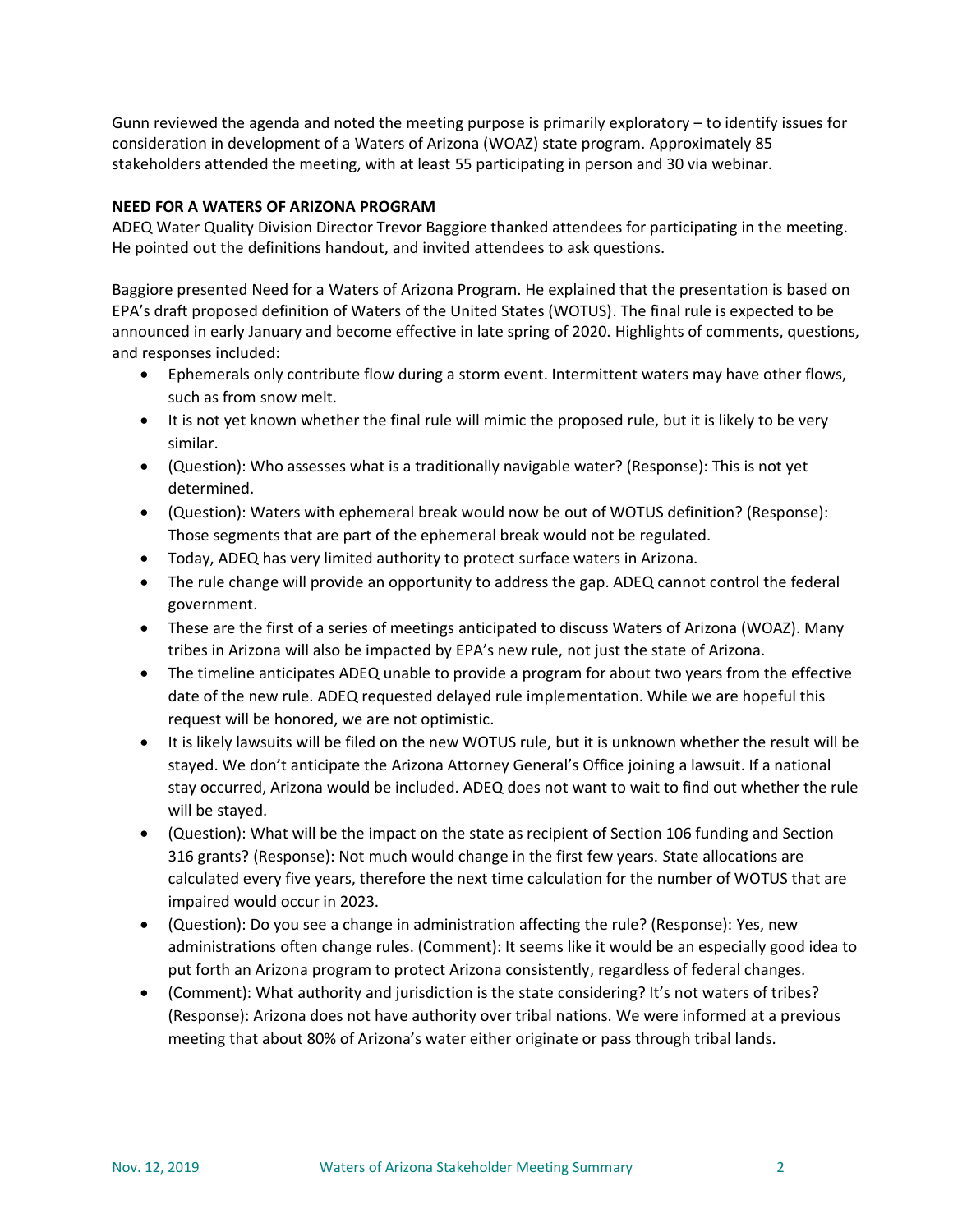# **UNDERSTANDING CURRENT STATE OF ARIZONA WATERS**

Gunn asked all attendees to participate in a live survey or via comment form handout. She explained that the poll is anonymous, and data such as phone numbers are not collected or associated with results.

Gunn directed attendees to use the comment form if they did not provide responses by text and encouraged people to continue to provide input by taking advantage of the email address, continuing to add items to list, as this is the beginning of the conversation. The combined results of the survey are shown below.





(Please note: The word cloud image above represents only those who participated in the survey online.)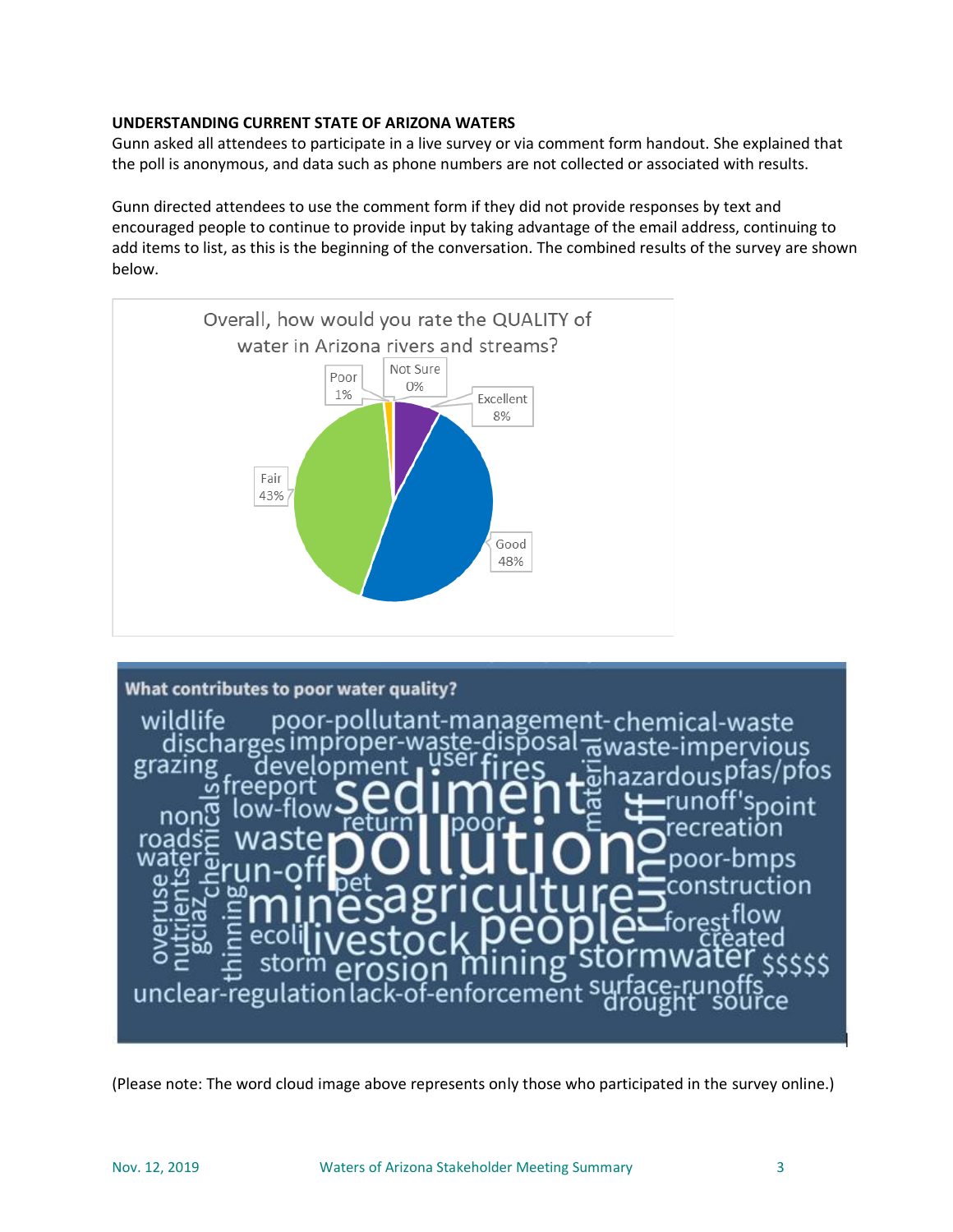



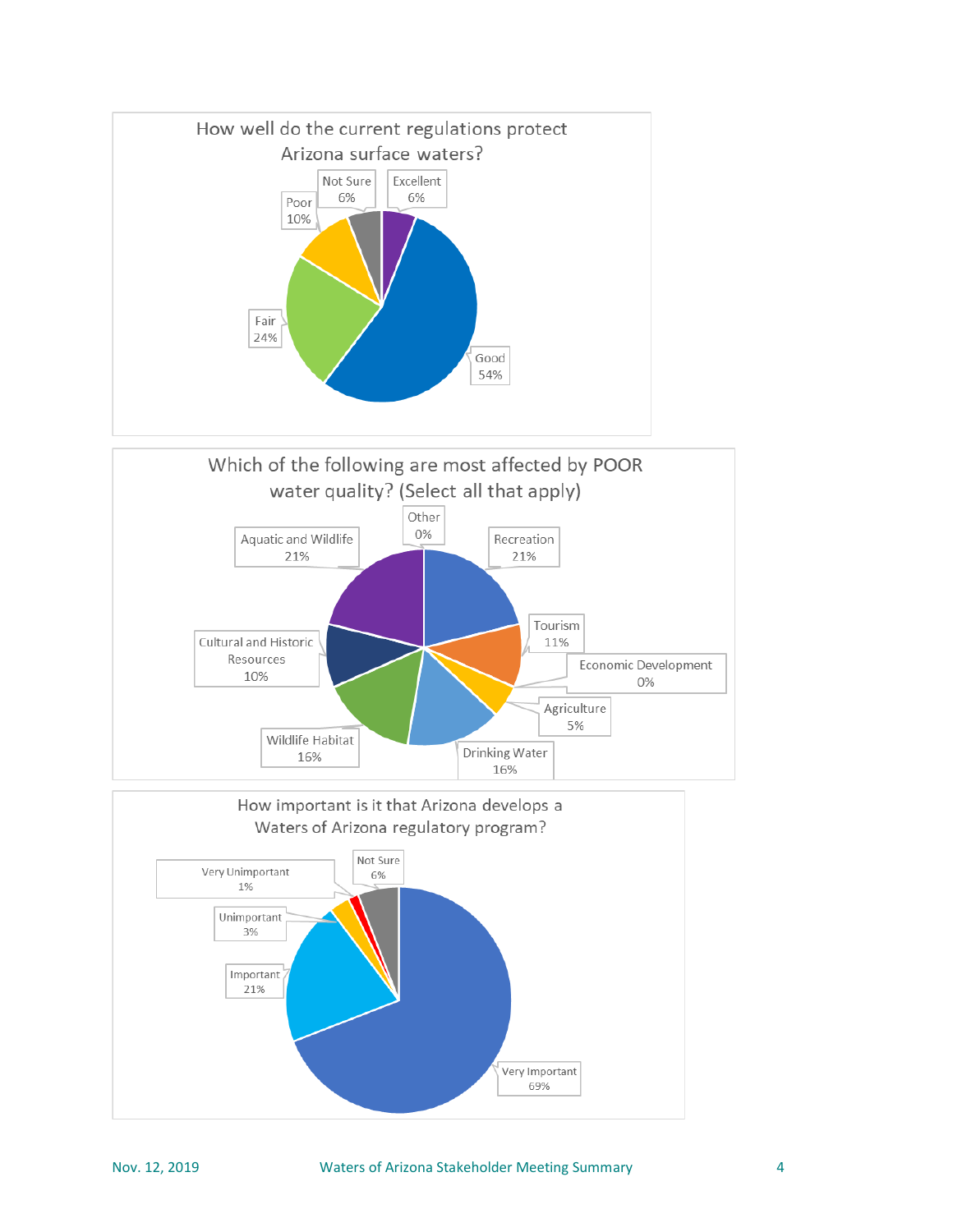## **SMALL GROUP DISCUSSIONS**

Gunn asked attendees to discuss and list issues as noted below. Gunn explained that development of guiding principles has been used successfully in the past in developing solutions to and to guide development of a new program.

- What are potential issues to consider when developing a state program?
- What are potential causes?
- What are the values which should be used to guide the development of the program?

The combined results of all attendees are provided in an issues matrix on the ADEQ Waters of Arizona webpage at [https://azdeq.gov/node/6560.](https://azdeq.gov/node/6560)

Highlights of additional comments included:

• Baggiore explained that the "no more stringent" issue applies to CWA as it pertains to Section 402, and no more stringent where there is a federal program. Once ADEQ has clear authority to create a state program, then the "no more stringent than the federal program" concern would no longer apply.

#### **TYPES AND USES OF WATERS**

Gunn asked all attendees to participate in a live survey or via comment form handout. The results of the survey are shown below.

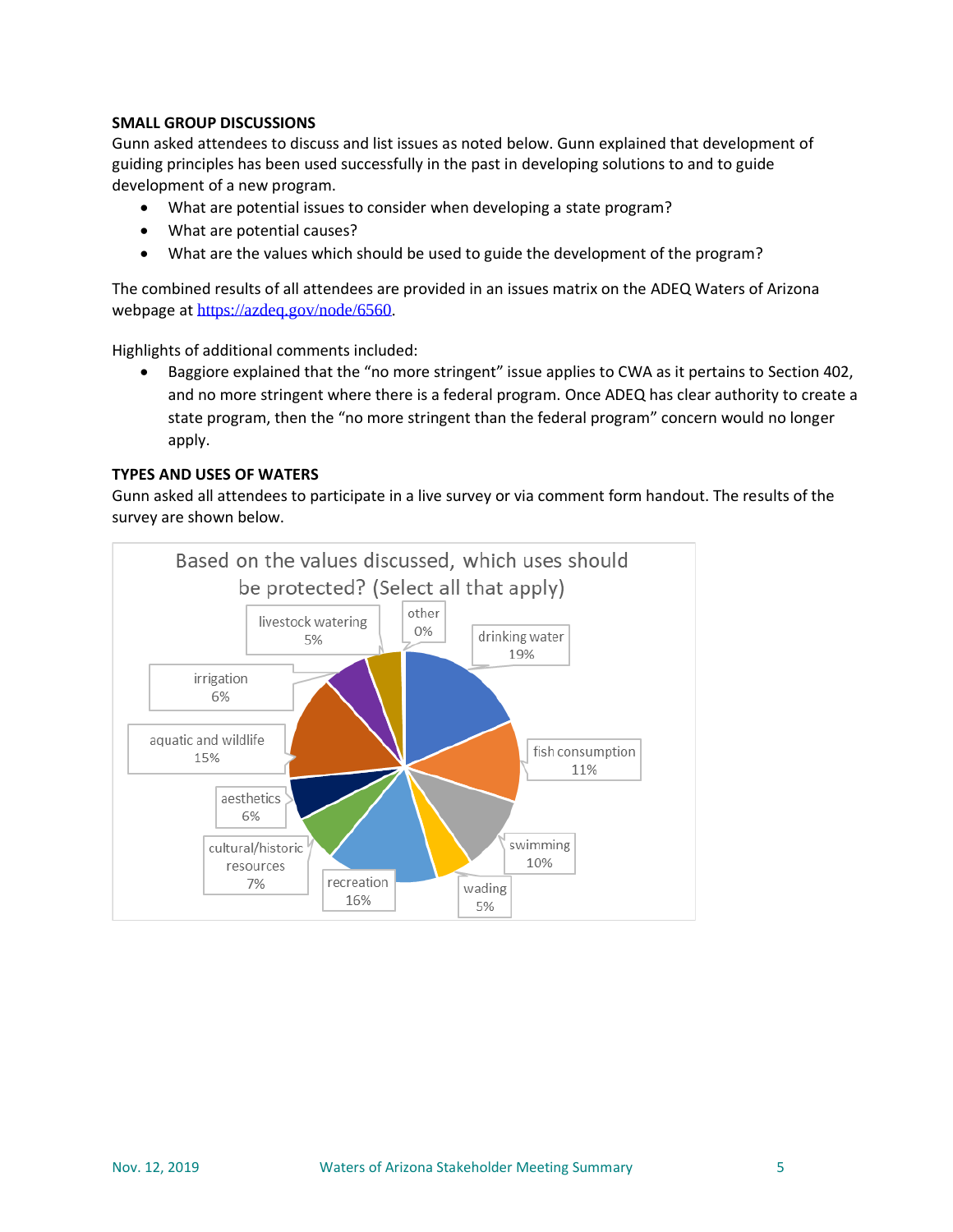

Highlights of additional comments, questions and responses included:

- (Question): How do we define water courses compared to some of the other listed water types? (Response): Baggiore noted that it is unlikely there is a much of a difference because the waters of the state definition has not been tested.
- (Question): Where should snow fall runoff be included? (Response): Intermittent water sources are generally seasonal. ADEQ will consider where seasonal water types should be captured.

## **NEXT STEPS**

Baggiore reviewed the timeline for next steps. The WOTUS changes are expected to become effective in late spring, 2020.

- February 2020: meeting summaries
- June 2020: ADEQ program outline available
- July 2021: Statutory authority process if needed
- 2021: Collaborative program development
- 2023: Program effective

Baggiore asked attendees to consider the impact of this rule, and solutions about how to close this gap. He noted that a suggestion from a tribal listening session included a tribe's ability to protect waters in a lease situation. Highlights of additional comments, questions and responses included:

- (Comment): Wish there wasn't a gap. ADEQ should pursue change in current legislative session.
- (Question): Could you require notice from those discharging?
- (Comment): Could cities use current police force to protect the public health, perhaps as nuisance? (Response): Enforcement authority likely would be limited.
- (Question): Would permittees retain our own records? (Response): ADEQ can't enforce regulations. An additional question would be whether ADEQ will be informed.
- (Question): When will you bring on staff? (Response): Currently, ADEQ has the expertise on staff to run this program. CWA responsibilities would be shifted to WOAZ responsibilities. We have requested additional funding to address this issue in order to develop the program.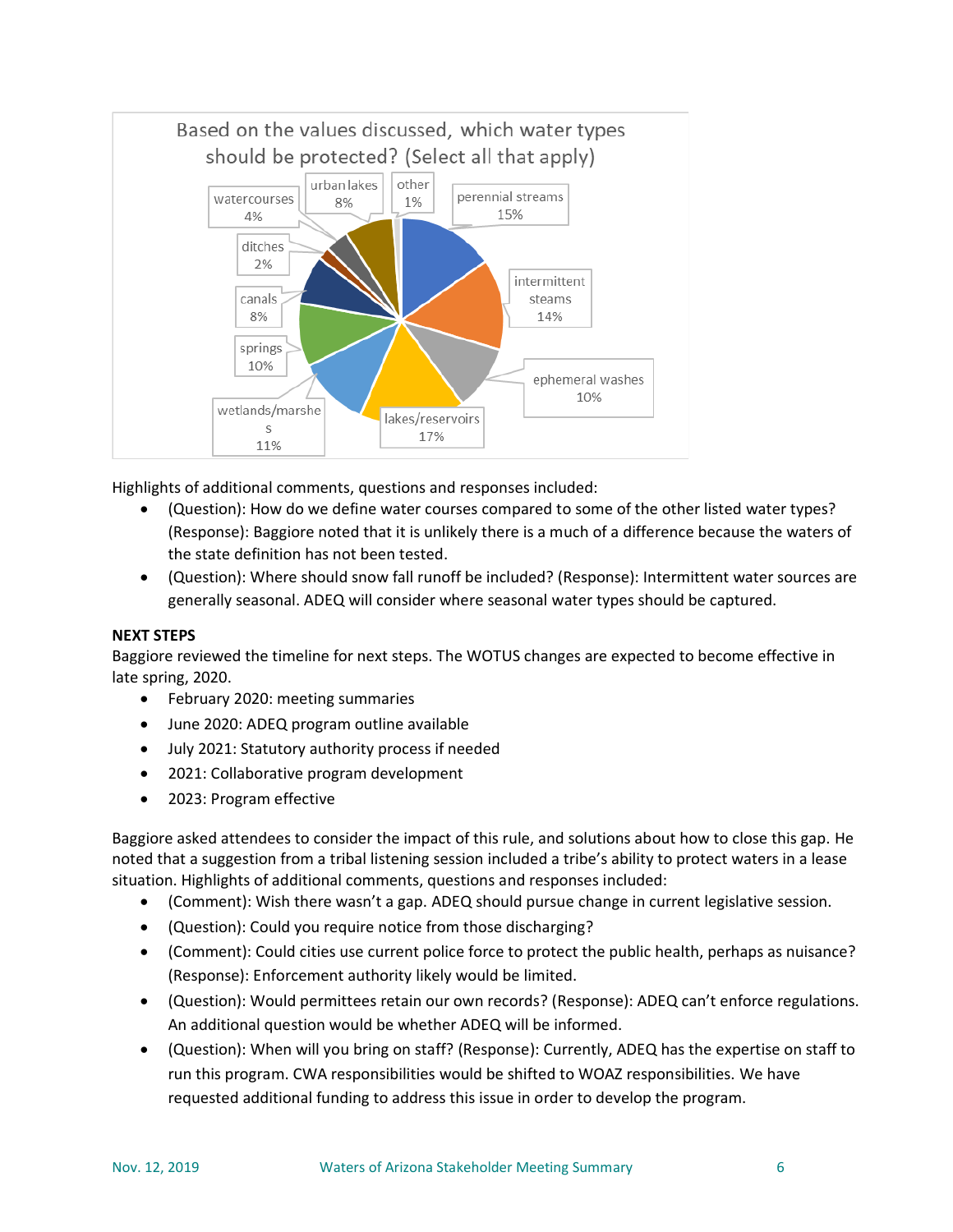- (Question): Could you get an emergency rulemaking and convert current standards? (Response): An emergency rulemaking results in skipping a good deal of public input. Additionally, state statute requires review of social, economic and other standards.
- (Comment): Maybe ADEQ can work with trade organizations that would require essentially continuing permit standards.
- (Question): What happens to city ordinances based on MS4 authority, or where the city is regulating others based on this passed-along authority? (Response): This is uncertain and will depend upon whether a city has organic authority.
- (Comment): What about issues related to sewage dumping, as we already have illegal dumping. Can you regulate industry discharge to WTP under MS4 (no pretreatment regulations if not WOTUS)? (Response): There may be a biosolids requirement, and some commitment through APP.
- (Question): Can you expand APP? (Response): This may be an option.
- (Question): Can't you just say Arizona will use the previous WOTUS definition? An interim rule to follow either the 2015 or 1986 definition until there is a new program? (Response): It is not up to ADEQ to make this determination, rather this is a legislative decision. People can impact the process through their legislators.
- (Question): What if wetlands cannot be used for mitigation? What will the U.S. Army Corps of Engineers do? (Response): We don't know how the Army Corps of Engineers will respond.
- (Comment): ADWR water rights regulations do not allow for downstream degradation. Is there some state authority that could be used in conjunction with this regulation?
- (Comment): There is always a civil lawsuit option.
- (Question): Does any other state do something similar to Oregon? (Response): Many water-rich states are not impacted. More arid states have robust existing state authority. New Mexico is in a similar situation to that as Arizona. We expect to have addition conversations.
- (Question): Are permittees elsewhere getting both state and federal permits? (Response): Utah regulations, for the most part, are under waters of the state authority. This process is not duplicative, but provide for similar permits under a different authority.
- (Question): Will Arizona get in trouble with other states? (Response): We are engaging the Attorney General's Office to understand how lack of regulations would affect Arizona's relationship with other states and tribal nations.
- (Question): What does this look like moving forward? Does mydeq website shut down? What's the worst-case scenario? (Response): We would expect some permittees to continue to be compliant; however, they would have the right not to do so.
- (Comment) We will still have new MSGP, but it will not be enforceable.

Baggiore encouraged attendees to contact him directly or throug[h watersofarizona@azdeq.gov](mailto:watersofarizona@azdeq.gov?subject=WOAZ) with any additional comments, particularly ideas to fill the gap. He thanked attendees for their time and input, and said that he looked forward to continued engagement.

# **ADEQ ACTION ITEMS**

• ADEQ to consider where seasonal water types should be captured in uses and types of waters.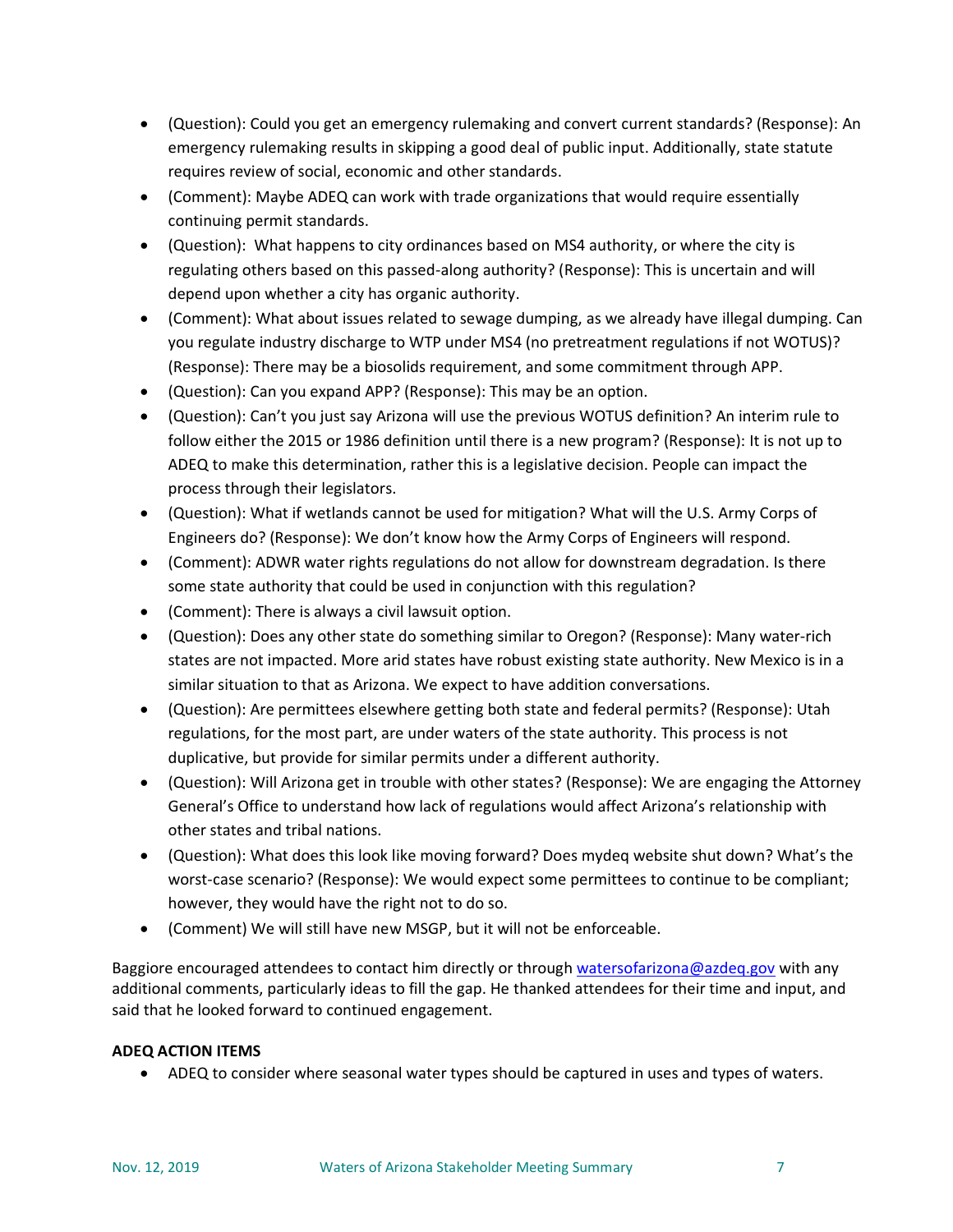# **ADEQ STAKEHOLDER MEETING EVALUATION RESULTS**

Ten stakeholders returned meeting evaluation surveys. Some stakeholders did not answer all questions.

Attendees were asked to rate their agreement (Strongly Agree, Agree, Disagree, Strongly Disagree, Not Apply) with the following statements:

- Meeting was a valuable use of my time
- Clear and understandable information was presented
- Stakeholder process will provide me an opportunity to participate
- ADEQ wants to hear my input and it will make a difference
- Meeting venue and location worked well for this meeting



#### **What was the best thing about today?**

- I think this is a very important effort for the state on the order of the Aquifer Protection Permit Program.
- Multiple different perspectives. Talking about specific issues municipalities face.
- Participation.
- Very informative and presents well.

#### **What should be changed for future meetings?**

- Break into groups: surface water quality standards, permit program, fees (but could be similar to AZPDES program).
- Lower volume of microphone, add more tables.
- Microphone too loud.
- Not sure. I think it was very well presented.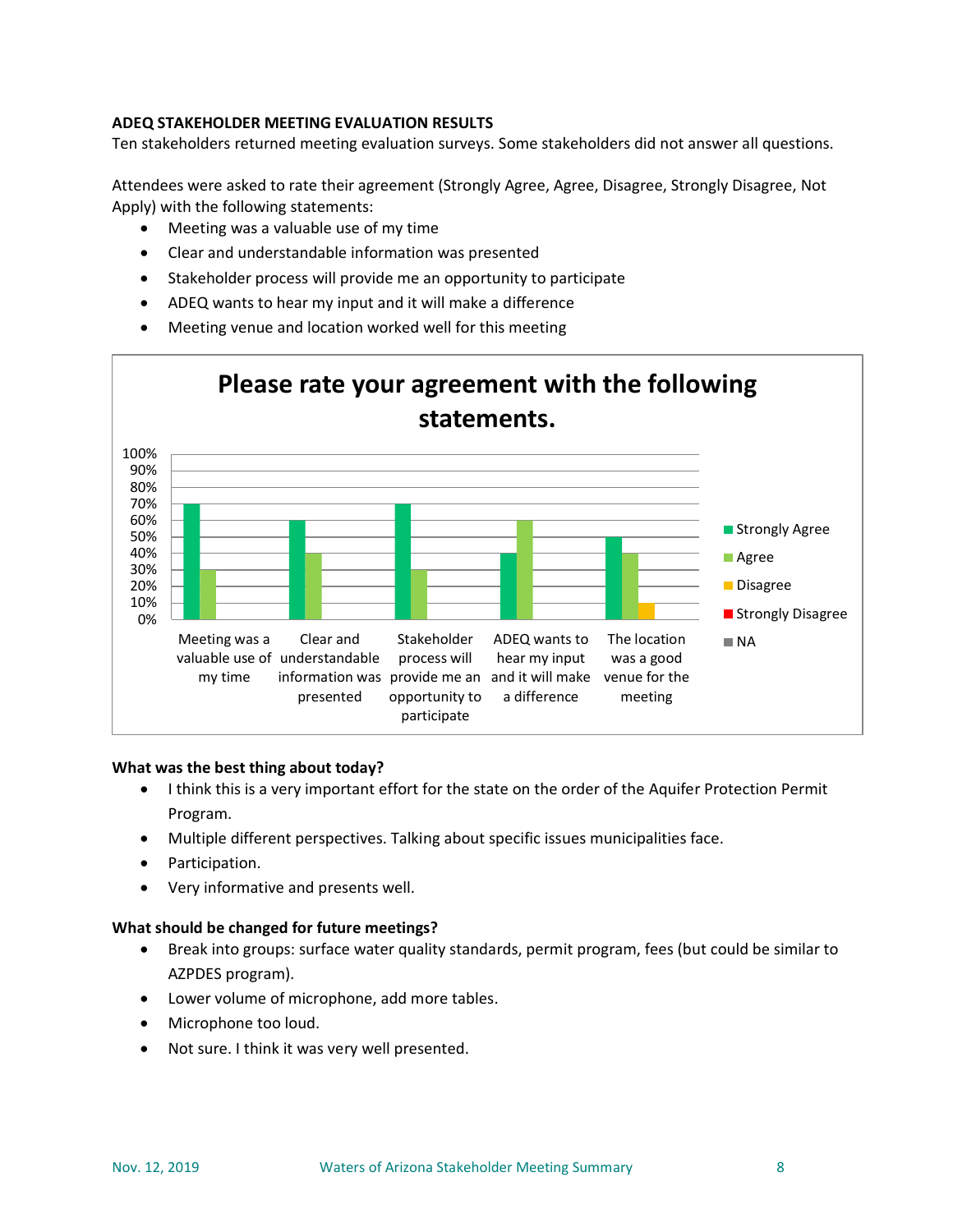# **STAKEHOLDER ATTENDEES\* (IN PERSON AND BY PHONE) AND ORGANIZATION**

| <b>NAME</b>                | <b>ORGANIZATION</b>           |
|----------------------------|-------------------------------|
| <b>SANDY BAHR</b>          | Sierra Club                   |
| <b>BRENDA BALL</b>         | AK Chin Indian                |
| <b>TRICIA BALLUFF</b>      | City of Phoenix               |
| <b>JOSH BLAKEY</b>         | City of Phoenix               |
| <b>JEREMY BROWNING</b>     | <b>GOUGROUP</b>               |
| <b>SILVANA BURGOS</b>      | City of Glendale              |
| <b>SUSAN BUTLER</b>        | City of Scottsdale            |
| <b>CHRIS CONNOR</b>        | Chandler                      |
| <b>KEVIN COSTELLO</b>      | <b>Pinal County</b>           |
| <b>LEE DECKER</b>          | Gallagher and Kennedy         |
| <b>EILEEN DUNN</b>         | <b>ADOT</b>                   |
| <b>NICHOLE ENGELMANN</b>   | <b>FWS</b>                    |
| <b>FREDERICK ENNIN</b>     | <b>Drake</b>                  |
| <b>DENNIS ERICKSON</b>     | <b>DEMA</b>                   |
| <b>MELANIE FORD</b>        | City of Phoenix               |
| <b>LONNIE FROST</b>        | <b>Pinal County</b>           |
| <b>ISRAEL GARCIA</b>       | <b>ADOT</b>                   |
| <b>TRICIA GERRODETTE</b>   | (did not provide)             |
| <b>ANDREA HAMILTON</b>     | Town of Queen Creek           |
| <b>HILARY HAZTLINE</b>     | City of Phoenix               |
| <b>KRYSTAL HEYER</b>       | City of Scottsdale            |
| <b>JILL HIMES</b>          | (did not provide)             |
| <b>BOB HOLLANDER</b>       | City of Peoria                |
| <b>CHRISTINA HOPPES</b>    | Tempe                         |
| <b>BRETT JASPERS</b>       | <b>KJ22</b>                   |
| <b>MICHELLE KAMIKAWA</b>   | <b>SWGAS</b>                  |
| <b>BERAI KIMBALL</b>       | City of Phoenix               |
| <b>SCOTT KOZAKIEWICZ</b>   | <b>DEMA</b>                   |
| <b>JIM KUDLINSKI</b>       | Salt River Project            |
| <b>BRIAN LAMB</b>          | <b>WestLand Resources Inc</b> |
| <b>ANDREA LOVE</b>         | City of Phoenix               |
| <b>JULIA MAMFREDI</b>      | <b>ADOT</b>                   |
| <b>MARISA MANHEIM</b>      | <b>ASU</b>                    |
| <b>MEGAN MARTIN</b>        | <b>SRP</b>                    |
| <b>AUTUMN MARTINEK</b>     | Maricopa County Env. Serv.    |
| <b>AMANDA MCGENNIS</b>     | AZAGC.                        |
| <b>CHELSEA MCGUIRE</b>     | AZ Farm Bureau                |
| <b>JOHN MEYER</b>          | City of Mesa                  |
| <b>JEREMY MILEUS</b>       | City of Tempe                 |
| <b>KATOSHA NAKAI</b>       | Strikland and Strikland       |
| <b>LAURA NORDAN</b>        | <b>ADOT</b>                   |
| <b>LINDA PALUMBO</b>       | City of Phoenix               |
| <b>MARINELA PAPAKONOMI</b> | Maricopa County               |
| <b>MIKE PLOUGLE</b>        | <b>SRP</b>                    |
| <b>DANIEL PORTH</b>        | AZ DEMA                       |